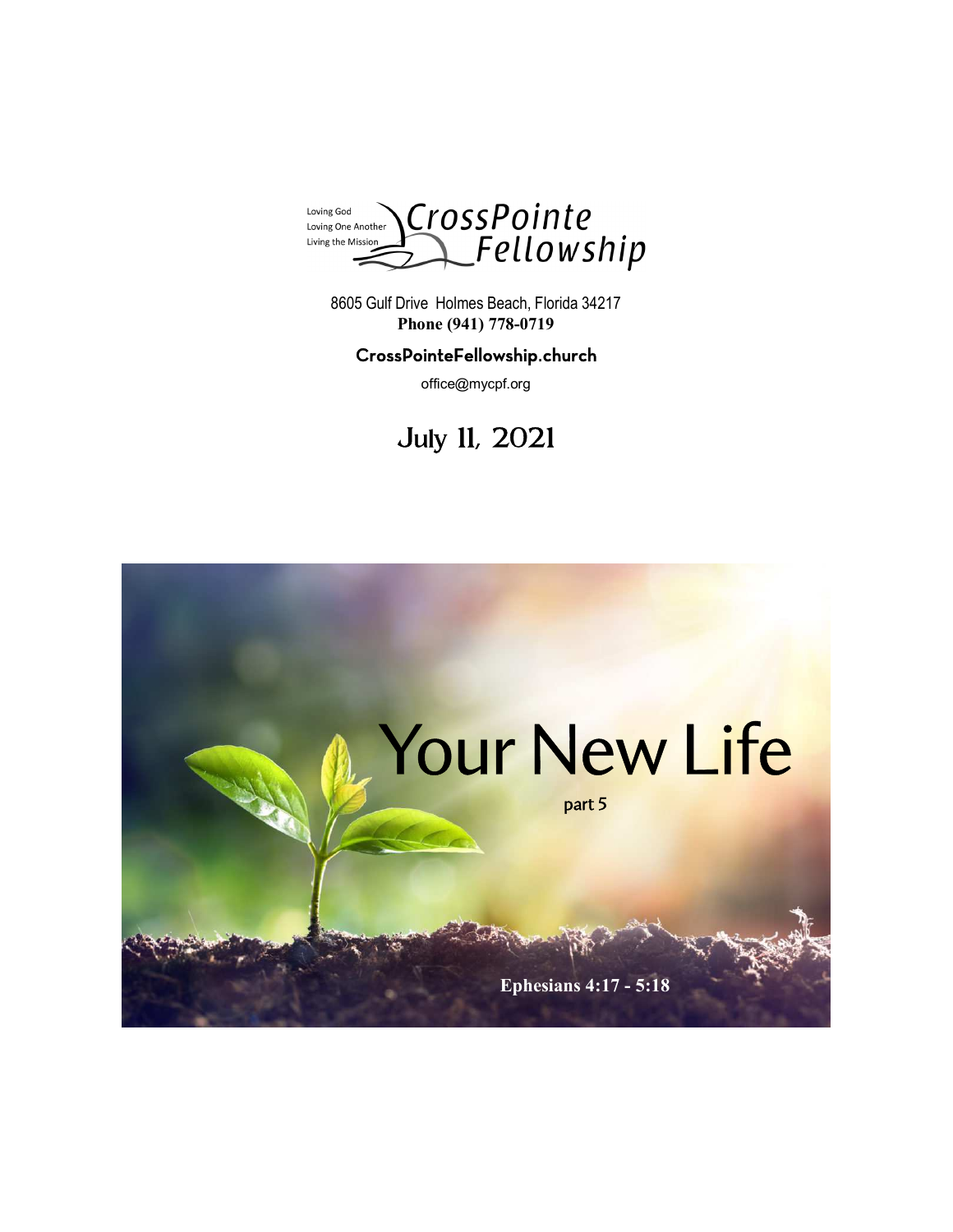

Covered Dish Fellowship TODAY

Today is our *monthly Covered Dish Fellowship*. You're invited to join us! It's a great time to get to know other members of the CPF family.



Let's "Fill the Boat" with **Back-to-School** items for *Guardian Angels* (foster parent ministry.)

We're collecting **backpacks, lunch boxes** and **school supplies**. Please pray about how you can help and bring your items on (or before) **Sunday, July 25** and place them either on the floor in front of the lobby's rowboat, or place lightweight items in the boat.

We plan to take these items to *Guardian Angels*  on the  $26<sup>th</sup>$  or  $27<sup>th</sup>$  so they will have time to sort and distribute items before school starts.

## Congratulations

to *Brent and Codie Moss* on the birth of **James Edward Moss** (6 pounds, 13 oz, and 19.5") on June 28.





# SURF CAMP BEGINS TODAY

Surf Camp is for elementary age kids, but adult and youth volunteers are needed. You don't need to know how to surf, just be willing to stand beside kids as they practice the art of surfing.

The camp is free and meets at 2:00 p.m. on the Gulf beach at White Avenue.

Willing to help? Talk to Ed about what time to meet today. We'll be starting a little early in order to register the surfers.

# WEDNESDAY NIGHT BLAST

resumes mid-August. Be watching your email and the bulletin for more information.

**Calendar Note:** While our online calendar is always the most up-to-date, the printed calendar in the lobby (under Love One Another) has the month's **birthdays and anniversaries** on the back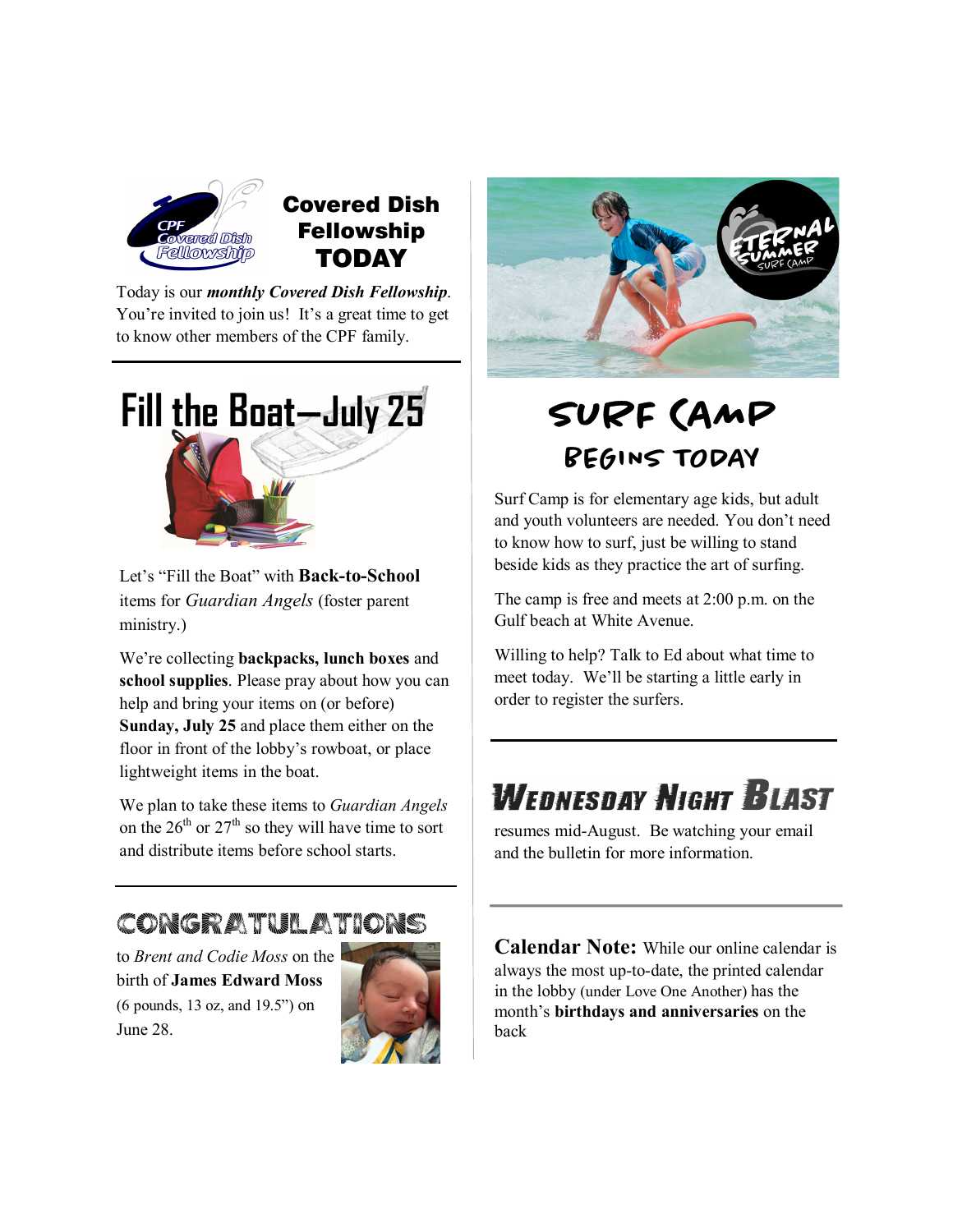## This Week at CrossPointe Fellowship

#### **Sunday, July 11**

 9:00 am Worship Children's Church (4 years—5th grade) 10:30 am Life Groups (see back) 11:45 am Covered Dish Fellowship ( Fellowship Hall) 2:00 pm Surf Camp

#### **Monday, July 12**

 10:30 am Pass It On (A.A—Fellowship Hall) 2:30 pm Drama Team Meeting

#### **Tuesday, July 13**

 9:30 am Prayer Circle (Bobbitt front porch) 10:30 am CPF *Hope Seeds* Packing (Bobbitt home) 4:30 pm Men's Leadership ( Fellowship Hall) 6:00 pm Church Council ( Fellowship Hall)

#### **Wednesday, July 14**

 7:00 am Men's Leadership ( Fellowship Hall) 6:30 pm Anchored Students 6:30 pm Boys Club Summer Edition

#### **Thursday, July 15**

7:00 pm Payne Life Group ( see back)

#### **Friday, July 16**

9:00 am Youth Friday Football ( GT Bray) 10:00 am Friday Women (see back)



#### **Sunday, July 18**

 9:00 am Worship Children's Church (4 years—5th grade) 10:30 am Life Groups (see back)

### How to Reach Us

| CPF Office                             | Mon-Fri, 8:30am-4:00pm               |
|----------------------------------------|--------------------------------------|
| office@mycpf.org                       | <i>office:</i> 941-778-0719          |
| Elders                                 |                                      |
| Ed Moss<br>Ed@mycpf.org                | cell: 941-219-9211                   |
| Wayne Bronkema<br>Wayne@mycpf.org      | cell: 941-932-5872                   |
| davidhromberger@gmail.com              | David Romberger winter: 941-778-9315 |
| Ron Carraway<br>RonC@mycpf.org         | cell: 407-415-5281                   |
| <b>Youth Director</b>                  |                                      |
| <b>Steve DeWitt</b><br>Steve@mycpf.org | cell: 920-285-7499                   |
| Music                                  |                                      |
| Russ Brier<br>RussBrier@mycpf.org      | cell: 315-521-3376                   |
| Counseling                             |                                      |
| Diane Nosal<br>DianeN@mycpf.org        | cell: 941-807-2411                   |

#### **Administration**

| <b>Sandy Watts</b> | cell: 813-773-6848 |
|--------------------|--------------------|
| Sandy@mycpf.org    |                    |